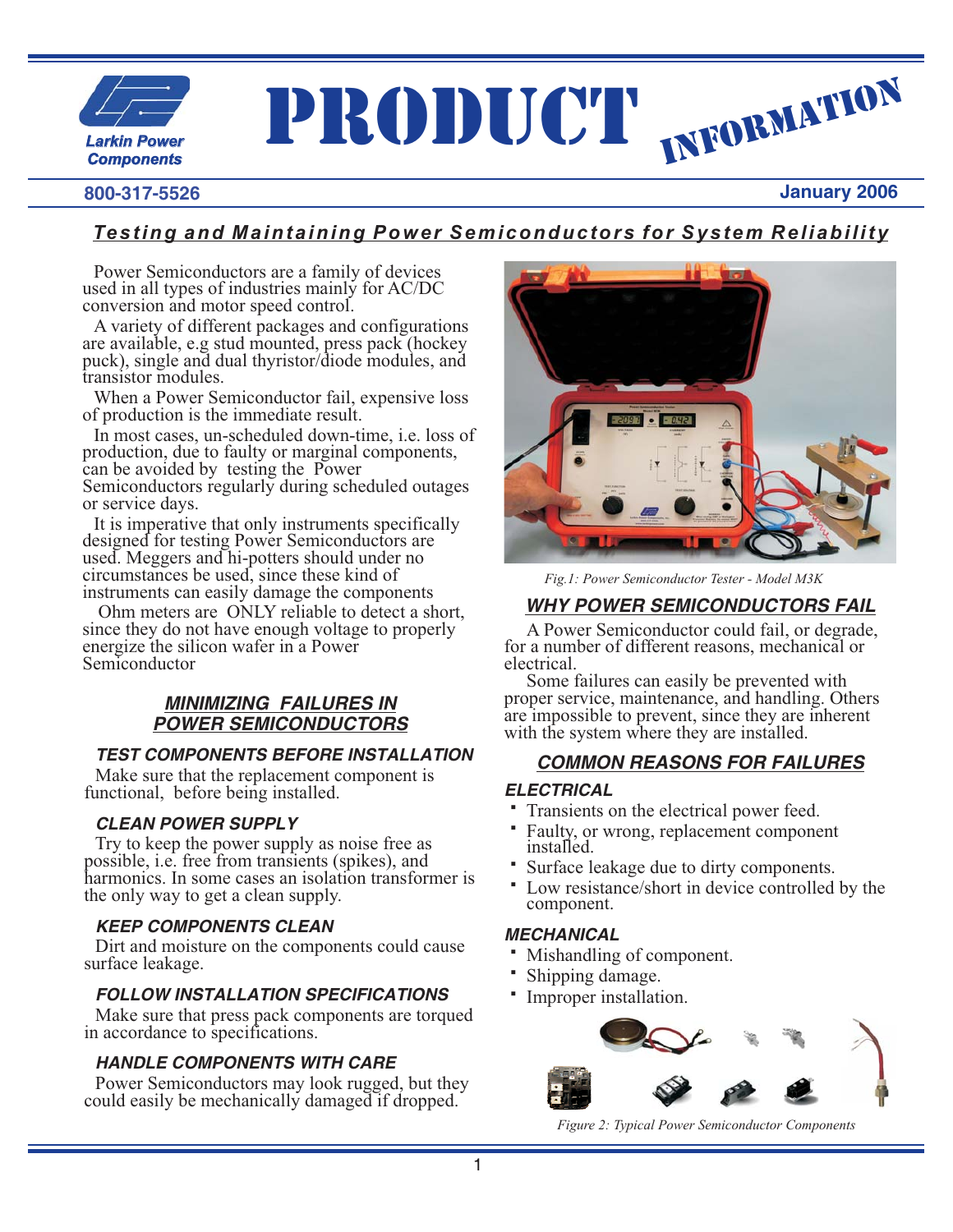# *Identifying Different Types Of Power Semiconductors*

| <b>Type of Power Semiconductor</b> |  | <b>Function</b>                                                                                                                          | Types                                                                         |
|------------------------------------|--|------------------------------------------------------------------------------------------------------------------------------------------|-------------------------------------------------------------------------------|
| <b>Thyristor (SCR)</b>             |  | Acts like a switch. The gate turns on the<br>SCR. Removing the voltage across anode<br>and cathode turns the device off.                 | Phase Control and<br>Inverter Grade.                                          |
| <b>Diode</b>                       |  | Current flows in one direction only. Can be<br>either forward or reversed biased. Arrow on<br>on diode indicates current flow direction. | Standard and Fast<br>Recovery.                                                |
| <b>GTO</b>                         |  | Gate Turn Off Thyristor. Similar to a SCR but<br>the can be turned of by applying voltage.                                               | Anode Short and<br>Symmetrical.                                               |
| <b>Power Module</b>                |  | Diode/Diode, Thyristor/Thyristor and<br>Diode/Thyristor types.                                                                           | <b>Phase Control and</b><br>Inverter Grade.<br>Standard and Fast<br>Recovery. |
| <b>AC/DC Bridge</b>                |  | Diode, Thyristor and types.                                                                                                              | Single & 3-phase                                                              |
| <b>Transistor Module</b>           |  | Darlington Transistors                                                                                                                   | Single & Dual                                                                 |
| <b>IGBT Module</b>                 |  | <b>Insulated Gate Bipolar Transistors</b>                                                                                                |                                                                               |

# *Mounting Puck Devices to Heat Sinks*

The following instruction is essential for maintaining low, stable thermal and electrical resistance associated between puck devices and heat sink surfaces.

## *1. Inspection of mating surfaces*

. finish Check each mating surface for nicks, scratches and surface

## *2. Surface De-oxidisation and Cleaning*

Although plated surfaces are recommended for aluminum and copper heat sinks, bare surfaces may be used if careful attention to cleaning and treating is assured. Plated surfaces should be lightly sanded with 600 grit paper, then oil or compound applied as recommended. Un-plated aluminum surfaces should be vigorously braided with a fine wire brush or 3M "Scotch Brite" coated with Alcoa EJC #2 compound. The EJC #2 should be removed and the recommended compound applied.

## *3. Final Surface Cleaning*

Apply silicone oil or a very thin layer of grease or compound as indicated below. Rotate the puck to properly distribute the applied agent. Limit maximum joint temperature to: 95C using EJC #2, and 150C using SF1154, DC550 or G322L

#### *4. Mounting*

Center the puck in the heat sink using the roll pins in each heat sink as a guide.

#### *5. Applied Mounting Force*

The spring clamping hardware usually has a gauge indicating when the correct pressure is applied. There are a variety of clamping devices on the market, each with a slightly different method of indicating the correct pressure. Consult with your Basler representative for recommendations or more detailed instructions.



*Fig 4: Examples of Heat Sink Assemblies*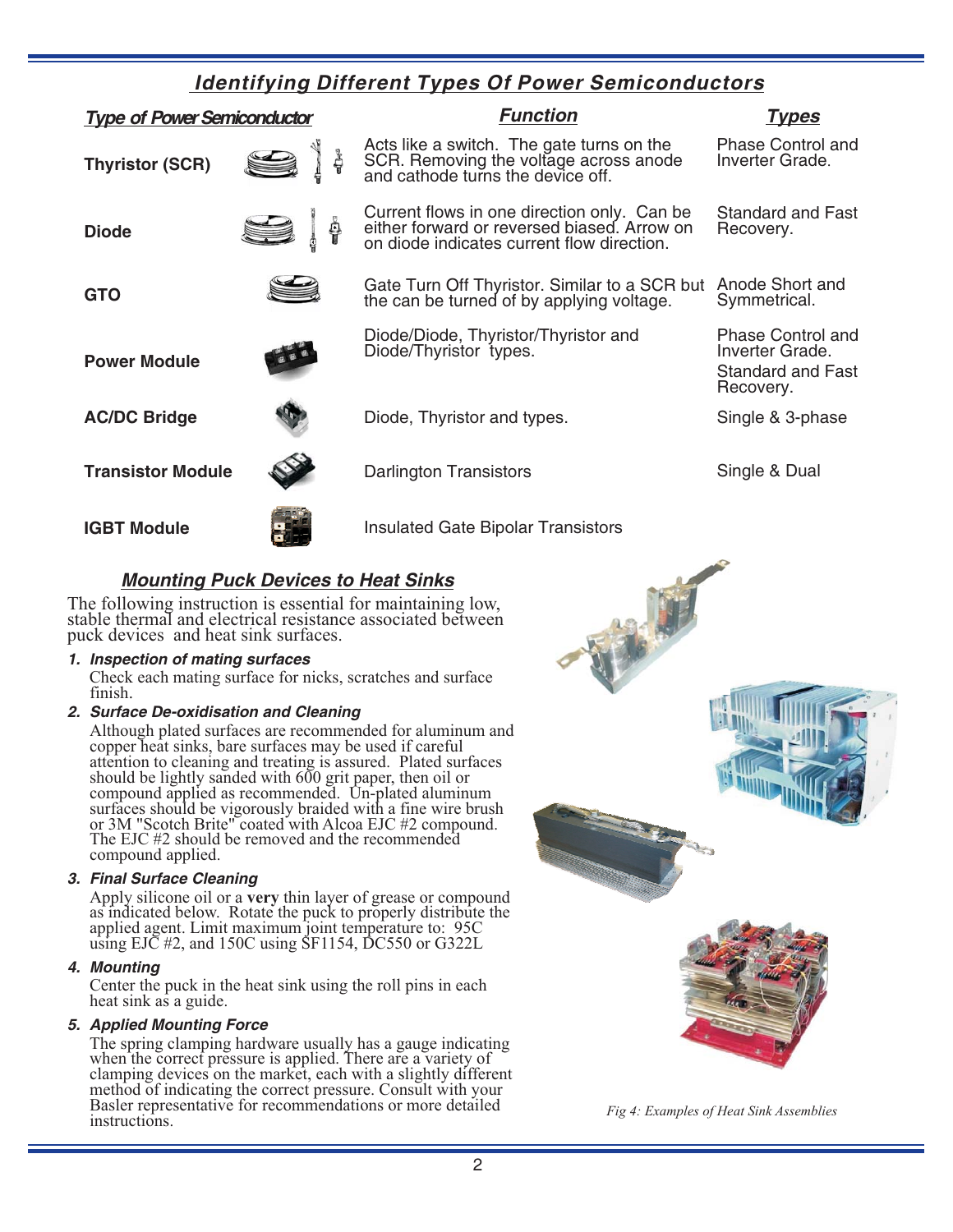# *Testing Methods for Power Semiconductors*

There are a variety of testing methods used in the industry for testing power semiconductors, ranging from a simple ohmmeter to sophisticated laboratory equipment. Whichever method is used, it is important to understand its limitations and potential to damage the component.

The table below shows the various options available, and their ability to confirming the true voltage capability and leakage current of a power semiconductor. The table does not include the laboratory equipment used by power semiconductor manufacturer, since this type of test systems cannot be used for field service due to size and cost.

| <b>Type of Test</b>                             | <b>Benefits</b>                                                             | <b>Limitations and Precautions</b>                                                                                                    |
|-------------------------------------------------|-----------------------------------------------------------------------------|---------------------------------------------------------------------------------------------------------------------------------------|
| Resistance<br>(Ohmmeter)                        | Detects shorted device                                                      | Alarming and misleading resistance values for<br>devices which are not shorted. Does not have<br>the capability to apply high voltage |
| Resistance<br>(Megger)                          | Applies reasonable voltage<br>level. May force marginal<br>device to short. | Alarming or misleading resistance values for<br>devices which may be acceptable. Can damage<br>device due to very "choppy" wave form. |
| <b>AC Voltage Withstand</b><br>(Hi-pot testing) | Can determine if device can<br>reach rated voltage                          | Does not provide indication of leakage. Can<br>easily damage device. Risk for personnel injury.                                       |
| <b>AC Voltage Withstand</b><br>(Curve tracer)   | Leakage measurements<br>within 80-90% of nameplate                          | Does not provide indication of leakage, Can<br>easily damage device if not properly operated.                                         |
| DC Voltage                                      | Applies adequate voltage<br>level.                                          | Misleading test results for larger power<br>semiconductors. Too low current.                                                          |
| aet Colution                                    |                                                                             |                                                                                                                                       |

# *Best Solution*

**AC Voltage according to EIA RS-397 Standard (M3K, M5K testers)**

**Permits application of rated voltage and displays leakage current. Visual indication of gate triggering.**

*Caution!*

**output.**

Testing methods for Power Semiconductors are outlined in the EIA Standard RS-397 for Thyristors and Diodes.

One of the most important conditions for these tests are that the rated voltage **MUST** never be exceeded. An ideal component can have voltage applied until the device reaches avalanche voltage. In practice, many

When testing Power Semiconductors it is important to understand that the E/I curve, as shown in Figure 3, will



not be the same for different types of devices.

A device could have a sharp knee, like Device #1, or a soft knee as Device #3.

It is therefore very important to use a test instrument that

can supply adequate voltage and current, (According to the EIA Standard RS-397 ), so that the E/I curve can be tracked from 0 to the rated voltage.

devices have soft breakdown, "punch through" or surface breakdown before the rated leakage current is reached.

For these devices, exceeding the rated voltage established by the manufacturer may result in instant failure or in down grading of the blocking characteristics.

**Only portable unit testing according to JEDEC standard. Voltages up to 3400V (M5K 5500V). Gate trigger indication. Scope (X-Y)**

## *BASIC RULES FOR TESTING POWER SEMICONDUCTORS*

- -Use a tester that conforms to the EIA RS-397 standards
- -DON'T use an OHMMETER, other than for identifying shorted devices.
- -DON'T use a HI POT tester
- -NEVER exceed the manufacturers blocking voltage rating!
- -NEVER exceed the manufacturers leakage current rating!
- -If the maximum leakage current is reached before the rated blocking voltage, STOP!
- -If the rated blocking voltage is reached before the rated leakage current, STOP!
- characteristics (E/I curve) of the device on an If possible, observe the Voltage/Current X-Y oscilloscope.